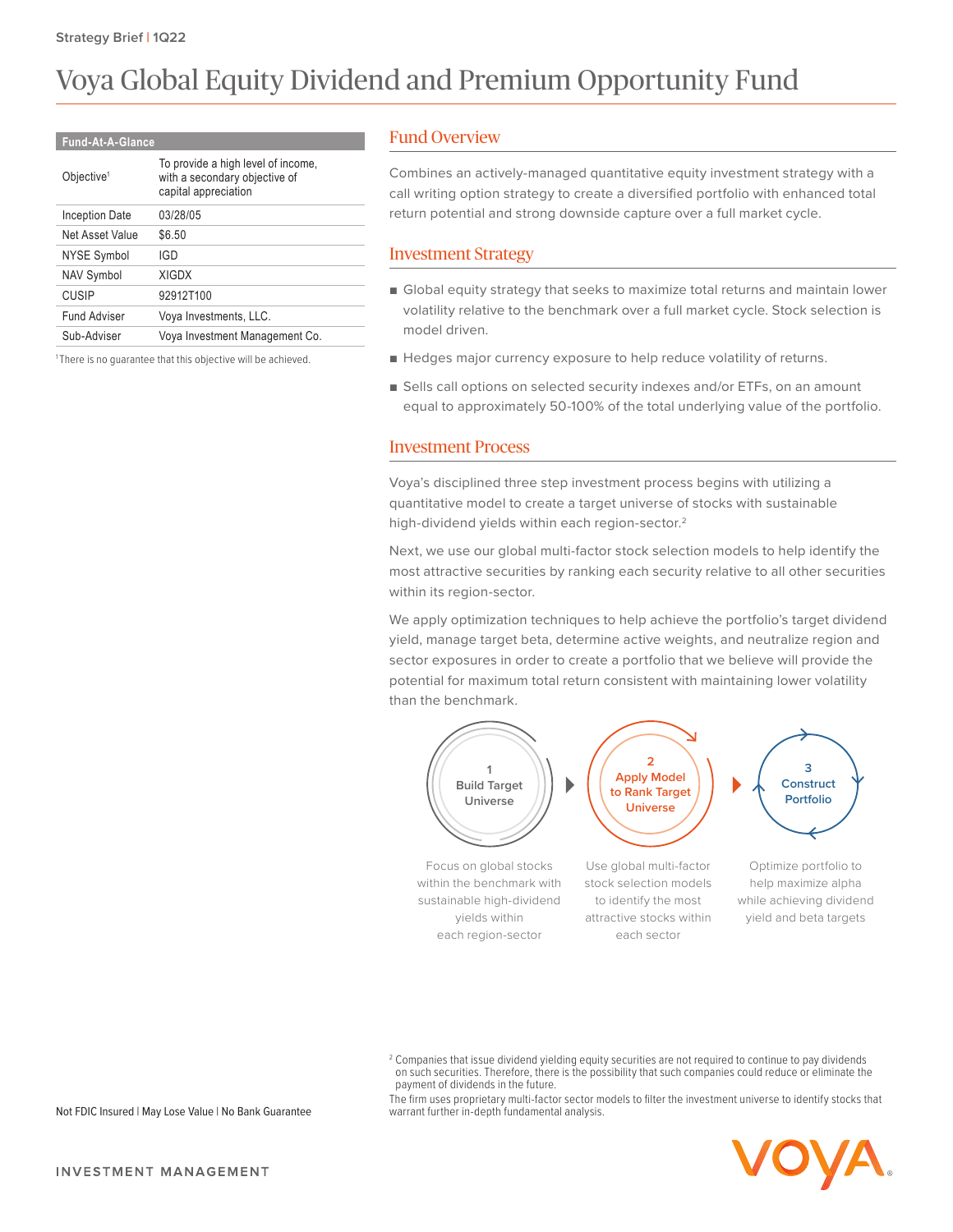### **Performance**



## Investment Commentary

#### **Performance**

For the quarter, the Voya Global Equity Dividend and Premium Opportunity Fund (the "Fund") provided a total return of -0.91% on a net asset value (NAV) basis, and a total return of -4.33% on a market price basis. For the same period, the Fund's reference index, the MSCI World Value index, returned -0.65%.

## Equity Portfolio

This is an actively managed global quantitative equity Fund, that seeks to maximize total returns and maintain lower volatility, relative to the overall market.

For the quarterly reporting period, the equity sleeve of the Fund underperformed its reference index. Underperformance in the Fund was primarily driven by the core model, and in particular negative returns in the operations signal. Industries exposure also detracted. The lower beta positioning and higher dividend yield both contributed.

On the regional level, stock selection in Europe and the Asia/ Pacific ex-Japan regions detracted from returns, while selection within North America contributed.

Stock selection in the industrials, materials and energy sectors detracted from results. At the individual stock level, the underweight positions in Exxon Mobil Corporation and Chevron Corporation, as well as not owning Berkshire Hathaway Inc. detracted from results.

Conversely, Stock selection was strongest in the communication services, utilities and consumer discretionary sectors. At the individual stock level, not owning Home Depot, Inc. and JPMorgan Chase & Co., and the overweight to Coterra Energy Inc. contributed the most to results.

# Option Portfolio

For the period, the Fund's covered call strategy had a positive impact on relative returns. The Fund implemented this strategy by

typically writing call options on regional indices, the selection and allocation of which result from an optimization intended to track the reference index of the portfolio closely. The strike prices of the options written were typically out of the money or near the money, with expiration dates around six weeks at inception.

The Fund's covered call strategy seeks to generate premiums and retain some potential for upside appreciation. This strategy added to returns during the period, as the negative performance of the equity markets resulted in gains on the short call options.

# Outlook and Current Strategy

The world and markets continuously change, but over the first four months of 2022 we have seen remarkable shifts in the landscape and asset prices. Russia's invasion of Ukraine caught many off guard. Beyond the hardships and terror imposed on its victims, this war has cast a dark shadow of uncertainty over Europe and worsened already-existing economic risks. Stresses have been most acute in the energy sector. Russia produces about 10% of global oil and supplies Europe with more than 40% of its natural gas; disruptions to this supply make it more difficult for policymakers to quell inflation. The Federal Reserve has set a more hawkish tone in recent communications, leaving investors to wonder how aggressive it will be.

The Fund employs an actively managed, global quantitative equity strategy that seeks to maximize total returns and maintain lower volatility than the overall market.

# Holdings Detail

Companies mentioned in this report – percentage of portfolio investments, as of 03/31/22: Exxon Mobil Corporation 0%, Chevron Corporation 1.06%, Berkshire Hathaway Inc. 0%, Home Depot, Inc. 0%, JPMorgan Chase & Co. 0% and Coterra Energy Inc. 0.67%; 0% indicates that the security is no longer in the portfolio. Portfolio holdings are subject to change daily.

Past performance is no guarantee of future results. The performance quoted represents past performance. Investment return and principal value of an investment will **fluctuate, and shares, when redeemed, may be worth more or less than their original cost. Current performance may be lower or higher than the performance data quoted**. Performance chart does not take into consideration account transaction fees or brokerage commissions.

Total investment return at market share price measures the change in the market value of your investment assuming reinvestment of dividends, capital gain distributions and return of capital distributions/allocations, if any, in accordance with the provisions of the Fund's dividend reinvestment plan. Total investment return at market share price is not annualized for periods less than one year. Closed-end funds like the Fund do not continuously offer shares for sale and are not required to buy shares back from investors upon request. Shares of closed-end funds trade on national stock exchanges. Therefore, market share prices are not directly affected by Fund expenses or fees, which ordinarily have the effect of lowering total return.

**Total investment return at net asset value** has been calculated assuming a purchase at net asset value at the beginning of the period and a sale at net asset value at the end of the period; and assumes reinvestment of dividends, capital gain distributions and return of capital distributions/allocations, if any, in accordance with the provisions of the dividend reinvestment plan. Net Asset Value is total assets less total liabilities divided by the number of shares outstanding. Net Asset Value is net of all fund expenses, including operating costs and management fees. Total investment return at net asset value is not annualized for periods less than one year.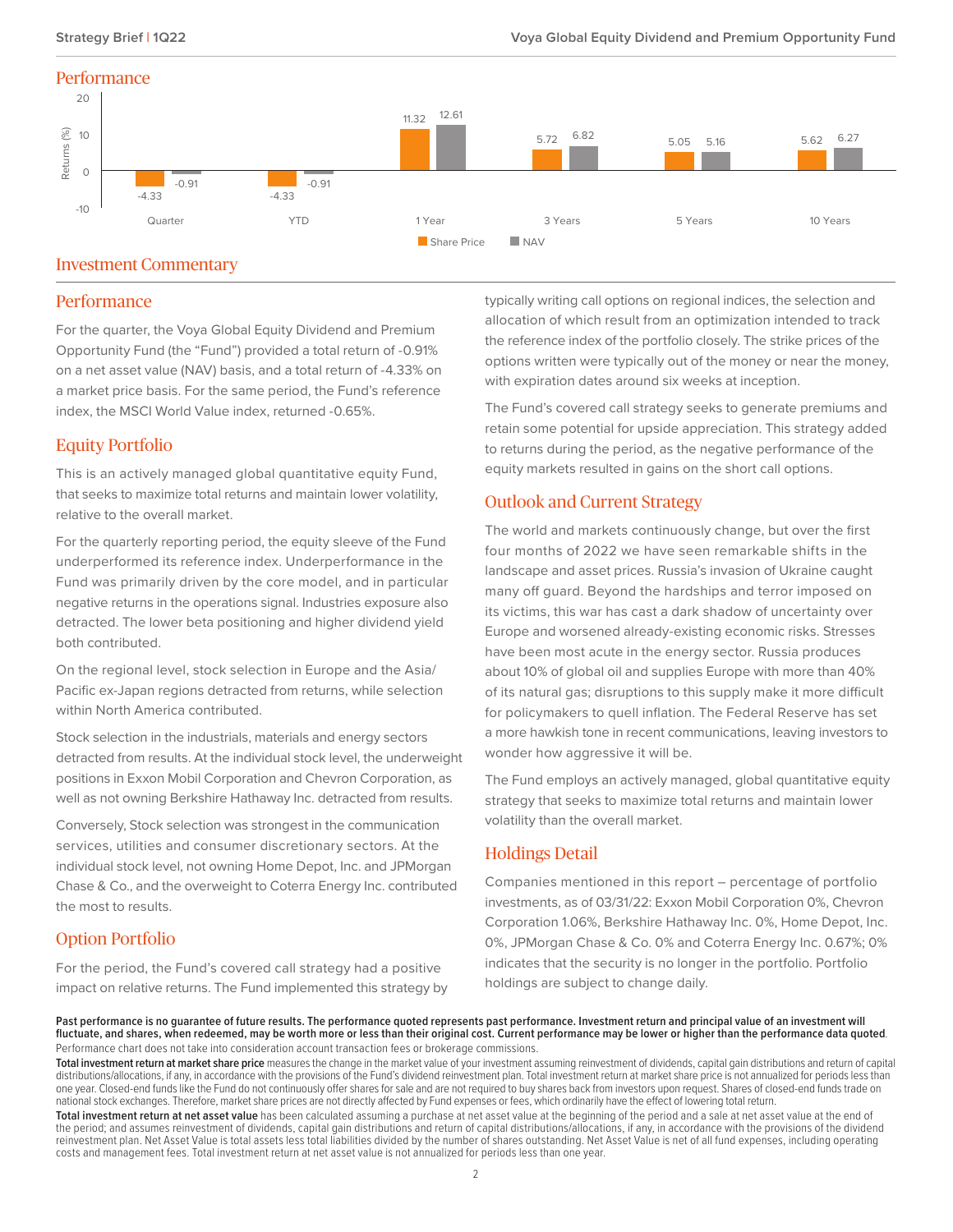# Portfolio Highlights



| <b>Portfolio Statistics</b>        |               |
|------------------------------------|---------------|
| Market Share Price                 | \$5.86        |
| Premium (Discount) to NAV          | $-9.85%$      |
| Average Daily Share Trading Volume | 269.894       |
| Shares Outstanding                 | 80,730,334    |
| <b>Total Net Assets</b>            | \$524,574,641 |

| <b>Largest Country Holdings (%)</b> |       |
|-------------------------------------|-------|
| <b>United States</b>                | 66.17 |
| Japan                               | 6.71  |
| Canada                              | 5.01  |
| United Kingdom                      | 4.67  |
| Australia                           | 2.95  |
| France                              | 2.57  |
| Switzerland                         | 2.10  |
| Germany                             | 1.62  |
| Hong Kong                           | 1.56  |
| Italy                               | 1.39  |

#### **Largest Holdings (%)**

| Johnson & Johnson              | 2.09 |
|--------------------------------|------|
| Procter & Gamble Co.           | 1.74 |
| AbbVie, Inc.                   | 1.47 |
| Cisco Systems, Inc.            | 1.35 |
| iShares Russell 1000 Value ETF | 1.32 |
| Merck & Co., Inc.              | 1.21 |
| Verizon Communications, Inc.   | 1.18 |
| PepsiCo, Inc.                  | 1.15 |
| Pfizer, Inc.                   | 1.15 |
| Bristol-Myers Squibb Co.       | 1.08 |
|                                |      |

-50 -30 -40 -10 20% 10 0 -20 '05 '06 '07 '08 '09 '10 '11 '12 '13 '14 '15 '16 '17 '18 '19 '20 '21 '22

| <b>Call Option Statistics</b>                       |            |
|-----------------------------------------------------|------------|
| Percent of Portfolio Assets with Call Options       | 49.08%     |
| <b>Type of Call Options</b>                         | Index      |
| Market Calls are Written On                         | <b>OTC</b> |
| Average Call Option Life at Time Written (days)     | 44         |
| Average Call Option Time to Maturity (days)         | 26         |
| Average Call Moneyness <sup>3</sup> at Time Written | OTM/ATM    |

| Largest Industry Holdings (%) |       |
|-------------------------------|-------|
| Financials                    | 20.25 |
| <b>Health Care</b>            | 15.87 |
| Industrials                   | 11.55 |
| <b>Consumer Staples</b>       | 9.94  |
| Information Technology        | 6.40  |
| Utilities                     | 6.26  |
| Energy                        | 6.24  |
| <b>Communication Services</b> | 6.22  |
| Materials                     | 5.86  |
| <b>Real Estate</b>            | 4.98  |

Holdings, industry & country weightings subject to change daily.

Please see next page for other important disclosures.

<sup>&</sup>lt;sup>3</sup> "Moneyness" is the term used to describe the relationship between the price of the underlying asset and the option's exercise or strike price. For example, a call (buy) option is considered "in-the-money" when the value of the underlying asset exceeds the strike price. Conversely, a put (sell) option is considered "in-the-money" when its strike price exceeds the value of the underlying asset. Options are characterized for the purpose of Moneyness as "in-the-money" when its strike price exceeds the value of the underlying asset. Options are characterized for the purpose of Moneyness as "in-the-money" ("ITM"), "out-of-the-money" ("OTM") or "at-the-money" ("ATM"), where the underlying asset value equals the strike price.